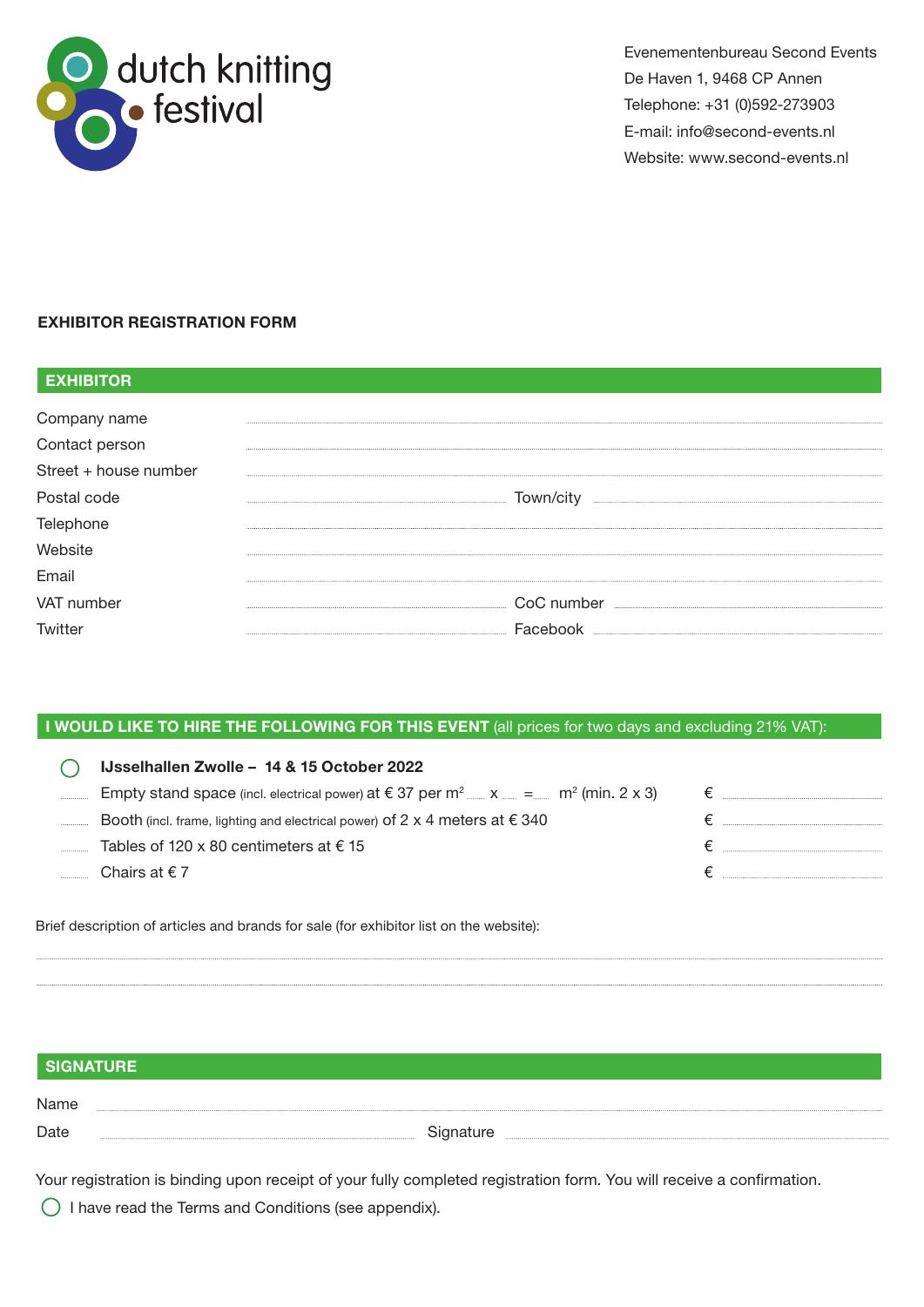# DUTCH KNITTING FESTIVAL ZWOLLE 2022

#### EVENT ORGANISATION

The Dutch Knitting Festival is organised by: Evenementenbureau Second Events.

The correspondence address is: Evenementenbureau Second Events De Haven 1, 9468 CP Annen Telephone: +31 (0)592-273903 Email: info@second-events.nl Website: www.second-events.nl en/of www.breidag.nl

Opening hours of the event in Zwolle: Friday 14 October 2022: 10 am – 5 pm Saturday 15 October 2022: 10 am – 5 pm

#### 1. ADMISSION PRICE

The cost of admission to the Dutch Knitting Festival is provisionally fixed at a standard price of €10. In Zwolle there is free parking available for exhibitors and visitors.

#### 2. EXHIBITOR TICKETS

Exhibitors will receive four complimentary exhibitor tickets per booth or stand space (6 m2) for those manning and setting up/taking down the stand. One additional complimentary exhibitor ticket will be issued for every additional 6 m2 in stand space hired. Exhibitor tickets may be used only by persons belonging to the exhibitor's company or organisation. In case of improper use, the tickets may be revoked immediately by the organisation. Additional exhibitor tickets may be purchased for €5 each, excl. VAT.

# 3. SETTING UP, FURNISHING AND TAKING DOWN **STANDS**

In Zwolle, stands can be set up between 10 am and 7 pm on Thursday 13 October 2022.

Please note that there will be no access outside these times. Cars are not allowed into the halls. Stands can be taken down in Zwolle from 5 pm on the final day of the trade fair. It is STRICTLY PROHIBITED to begin clearing/taking down stands before closing time on the final day of the trade fair. Removal of wares and dismantling of stands is permitted only on Saturday 15 October 2022, between 5 pm and 8 pm.

#### 4. EXHIBITOR APPROVAL AND PAYMENT

Evenementenbureau Second Events, hereinafter referred to as 'the organisation', reserves the right not to approve individual registrations without the need to state reasons. Exhibitors may be: shops, retailers, webstores, manufacturers, agents, importers, wholesalers, exporters, publishers and other service providers. Exhibitors will be recognised as such provided the full payment due, including VAT, is made within the stated payment term. Exhibitors who have not paid the amount due will be refused entry to the trade fair. An exhibitor shall be solely liable for any collection charges arising from a failure to pay invoices on time. The costs of extrajudicial collection are fixed at 25% of the amount due from the exhibitor, subject to a minimum cost of €135. In the event that an invoice is not paid on time, the organisation is entitled to charge interest at 2% per month, calculated from the due date stated on the invoice.

#### 5. ALLOCATED STAND SPACE

In the event of force majeure, the organisation is authorised to allocate an alternative stand space in consultation with the exhibitor. The floor plan is provisional and the organisation reserves the right to change it if necessary.

#### 6. WORKSHOPS

Stands may organise special activities such as demonstrations and workshops only if permission for such activities has been requested from and granted by the organisation in writing. It is not permitted to organise activities outside the hired stand space. Exhibitors can organise a workshop in one of the workshop areas at the special exhibitor rate. Ask the organiser for prices.

# 7. STAND CONSTRUCTION/EMPTY STAND SPACE

Exhibitors who do not hire a booth must furnish their stand space themselves. Stand spaces are available in sizes from 2 x 3 meters = 6 m2 and always include electrical power. Exhibitors must furnish their own name sign and lighting.

#### 8. BOOTHS

Exhibitors who hire a fully fitted booth will be supplied with the frame, lighting and side and rear supports. The booths have no roof or awning. Booth dimensions are:

- Zwolle: 4 meters wide with a table approx. 1 meter deep.

#### 9. ELECTRICAL POWER

All exhibitors will have access to an electrical outlet. In some cases, the outlet may be some distance from the booth. Exhibitors are therefore advised to bring along an extension cord. Exhibitors requiring more than 3 kW can apply for a price quotation.